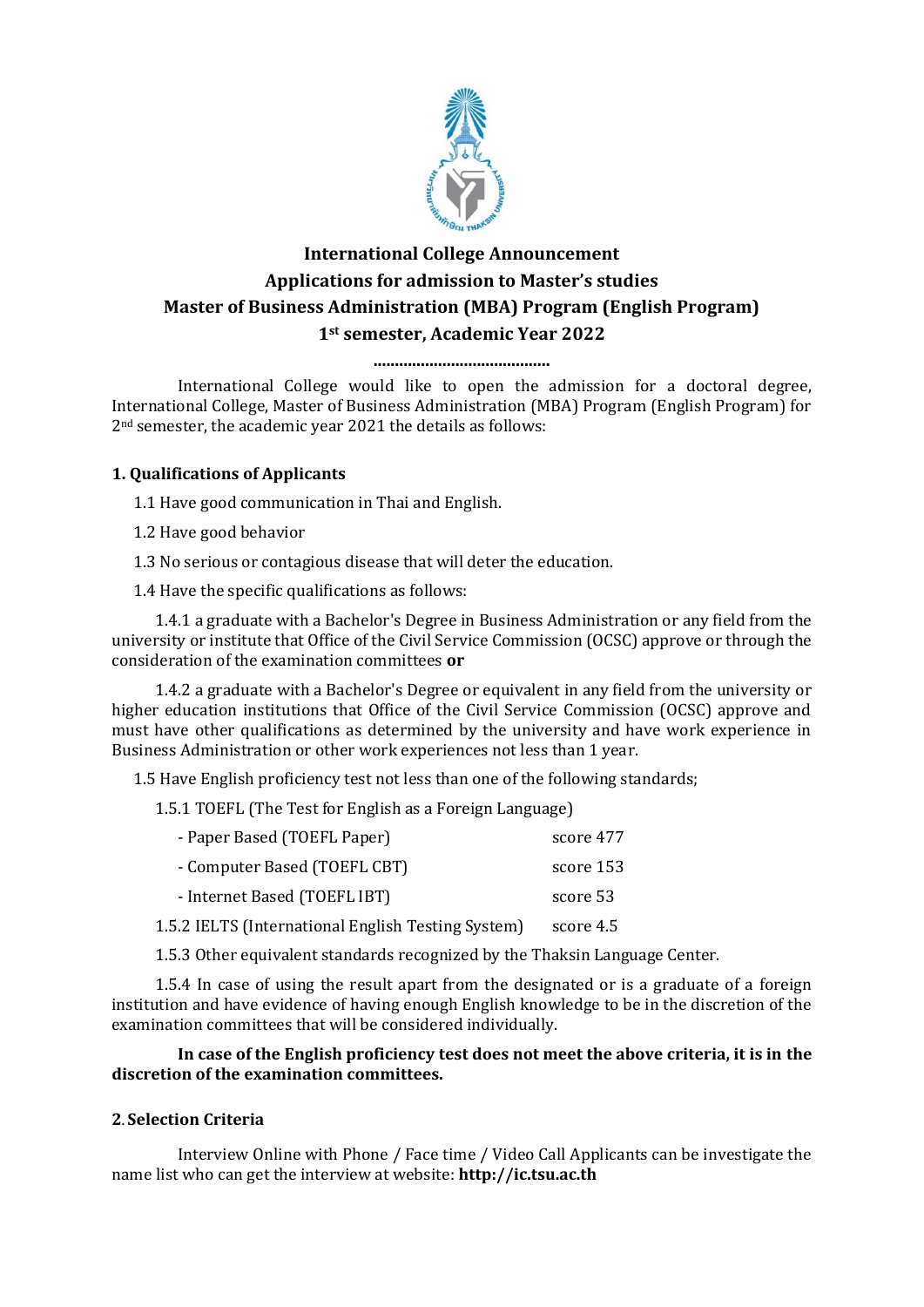#### **3. The feature of education**

#### 3.1. **The condition of study**

**Plan B**, study in regular course, to study after hours as follows:

3.1.1 Manage the teaching and learning in course work.

3.1.2 Study on Saturday - Sunday from 08.30 am. - 17.30 pm.

#### 3.2. **Course implementation;**

3.2.1 Study consists of 3 semesters/ 1 academic year; Semester 1, semester 2, and summer course.

3.2.2 Duration Course

The 1.5 years course requires the duration of study not more than 5 academic years.

#### **4. Number of admissions**

|                                                     | <b>Regular courses</b> |
|-----------------------------------------------------|------------------------|
| <b>Courses / Fields</b>                             | <b>Number receive</b>  |
| Master of Business Administration (English program) | Plan $B = 20$ people   |

## **5. Cost of study**

5.1 Tuition fee of 80,000 Baht per semester (not more than 3 semesters) and 40,000 Baht for summer course (1 semester).

5.2 Application fee 1,500 Baht

### **6. Application**

### **6. Application**

**6.1. Apply online at: http: / /ic.tsu.ac.th** within **February, 28 2022 .**with the application process as follows:

6.1.1. Please fill the form correctly

6.1.2. Please print out the form to fill your information on the application form (English Version) as attached file and scan file submit to E-mail: **international.ictsu@gmail.com.**

6.1.3. Please do the payment by transfer money to **Siam Commercial Bank: Account number: 691-2-36609-3** 

6.1.4. Send the evidences by following the item 7 to International College,Thaksin University. 140 Moo.4 Kanjanavanit Road, Khaorupchang, Muang Songkhla District, Songkhla 90000 Tel. 074- 317696 or scan evidences files and send to E- mail: **international.ictsu@gmail.com** within **March, 4 2022** 

It is responsibility of applicants to check application information and examination venue, available on Website [http](http://admission.tsu.ac.th/)://ic.tsu.ac.th. The applicants who do not submit the application documents and/or do not pay the application fee within the specified time are not eligible to take examination.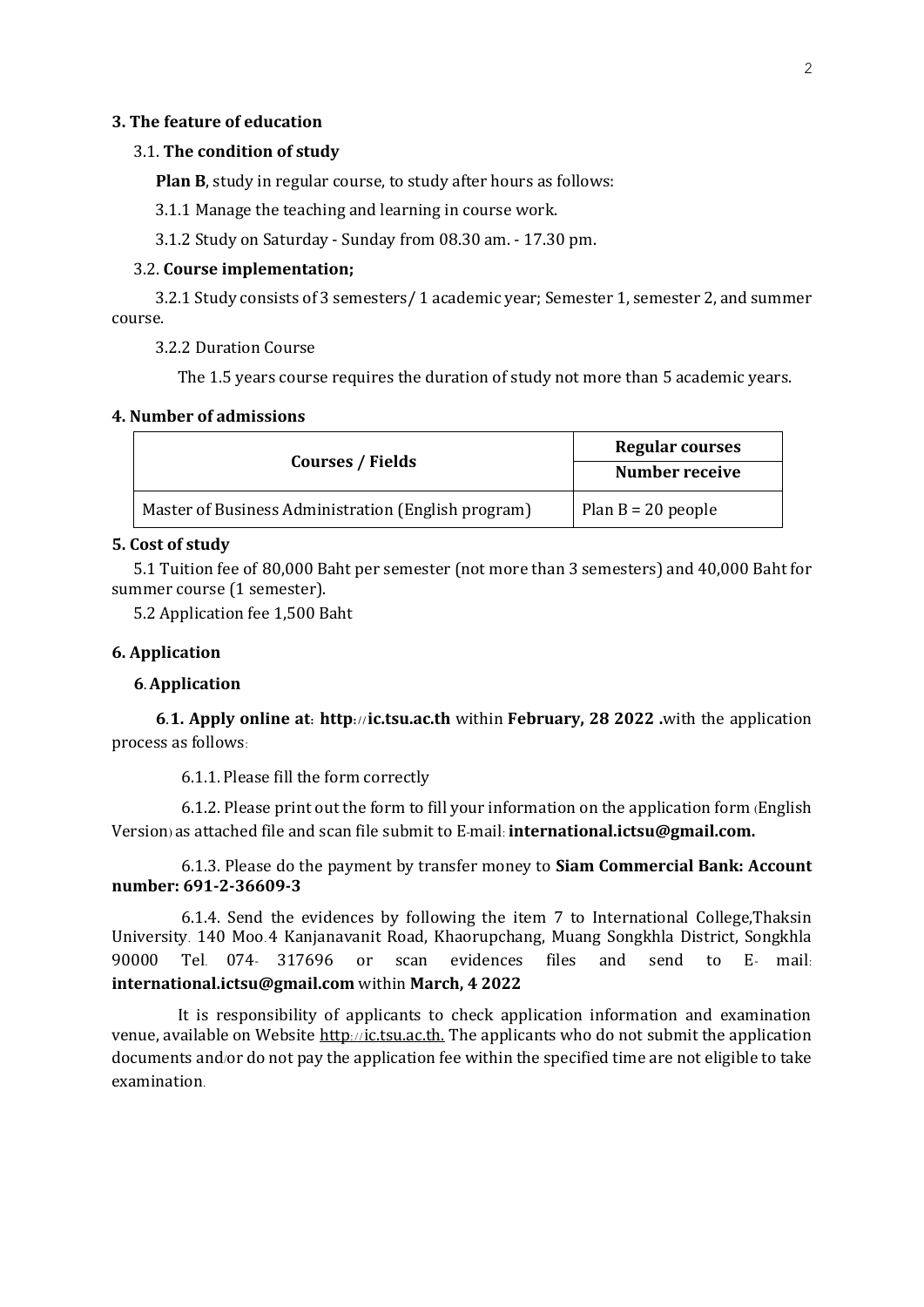### **7. Evidence of application**

7.1 Application form of University. Completely fill in the form and stick a 1 inch photo.

7.2 A copy of the certificate of qualification of Bachelor's degree in the size of A4 paper each of them consist of;

7.2.1 A copy of graduation certificate or diploma certificate.

7.2.2 A copy of transcript.

7.3 Copy of applicant's Identification card, 1 copy in front and back side/ Passport

7.4 A copy of proof of name/surname change (in case of name or surname does not match the application evidence)

7.5 Evidence of payment of application fee

**Note:** the graduates from foreign higher education institutions. The university reserves the right to review applicants' qualifications regardless of the length of time. If found that the qualification of the applicant does not comply with the admission requirements of the university. The university will consider to be ineligible for study and will not refund any money in any case that comes from the result of admission. Although the university announced the selection result just consider that the selection result of that candidates who lack the qualifications to be invalid and do not have right in student registration or if already registered as a student, will disclaim the status of a university student immediately.

## **8. Process Time**

| <b>Process</b>                                                                                                                                                                                 | Period                                |
|------------------------------------------------------------------------------------------------------------------------------------------------------------------------------------------------|---------------------------------------|
| Apply online at http://ic.tsu.ac.th.                                                                                                                                                           | December, 27 2021 - February, 28 2022 |
| Payment for the application by transfer to Siam<br><b>Commercial Bank</b>                                                                                                                      | December, 27 2021 - March, 1 2022     |
| Final date of application and document submission                                                                                                                                              | March, 4 2022                         |
| To announce the name list who got the interview                                                                                                                                                | March, 7 2022                         |
| Interview Examination online (Telephone/Face time/<br>Video Call/ Skype/ WebEx)                                                                                                                | March, 13 2022                        |
| Announcement of the interview result                                                                                                                                                           | March, 16 2022                        |
| Payment for authorization, The person who pass the<br>admission have to do the payment for authorization at<br>5,000 THB by transfer to Siam Commercial Bank.<br>Account Number: 691-2-36609-3 | March, 16 - 23 2022                   |

#### **9. Representative to be a student.**

Candidates who selected in the interview have to do the payment for authorization within March, 16-23 2022. Otherwise, the authorization of student will be disclaim. Candidate who did the payment for authorization have to represent to be the student as following the date and officer that the university announce on the announcement. International College will announce on Website: **[http](http://admission.tsu.ac.th/)://ic.tsu.ac.th.** Candidate who not represent to be the student and not attend the orientation as following the date will be disclaim to be the student of university, and International College not refund any payment.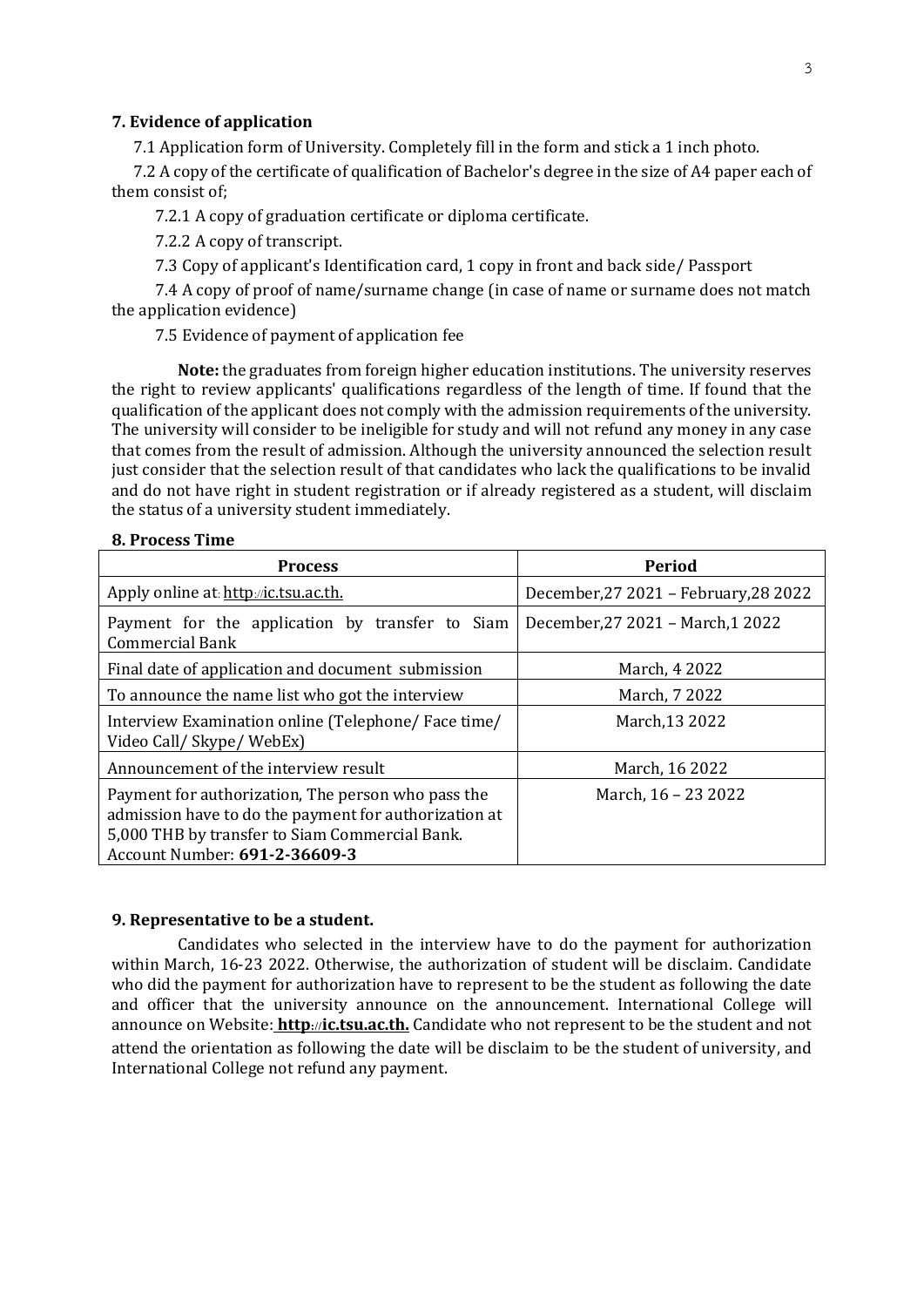## **10. The evidence to be used to represent oneself as a student.**

- 10.1 Two photocopy of degree or certificate of graduation.
- 10.2 Two photocopy of transcripts.
- 10.3 A photocopy of identification card/passport.
- 10.4 A photocopy of house registration document.

## **11. The date of semester begins**

The university is scheduled to open its 1<sup>st</sup> semester, academic year 2022 will be on July, 2022

## **12. Contact Details**

International College Officer , Thaksin University, 140 Moo 4, Kanjanavanich Road, Khao Rup Chang, Muang, Songkhla 90000 Thailand, Tel: +66 7431 7696 ,Fax: +66 7431 7697 **Website: www.ic.tsu.ac.th or E-mail: international.ictsu@gmail.com**

Announced on December, 24 2021

KAsutour

**Assoc. Prof. Kasem Asawatreratanakul**  Vice President for Academic and International Affairs Acting Director of International College For President of Thaksin University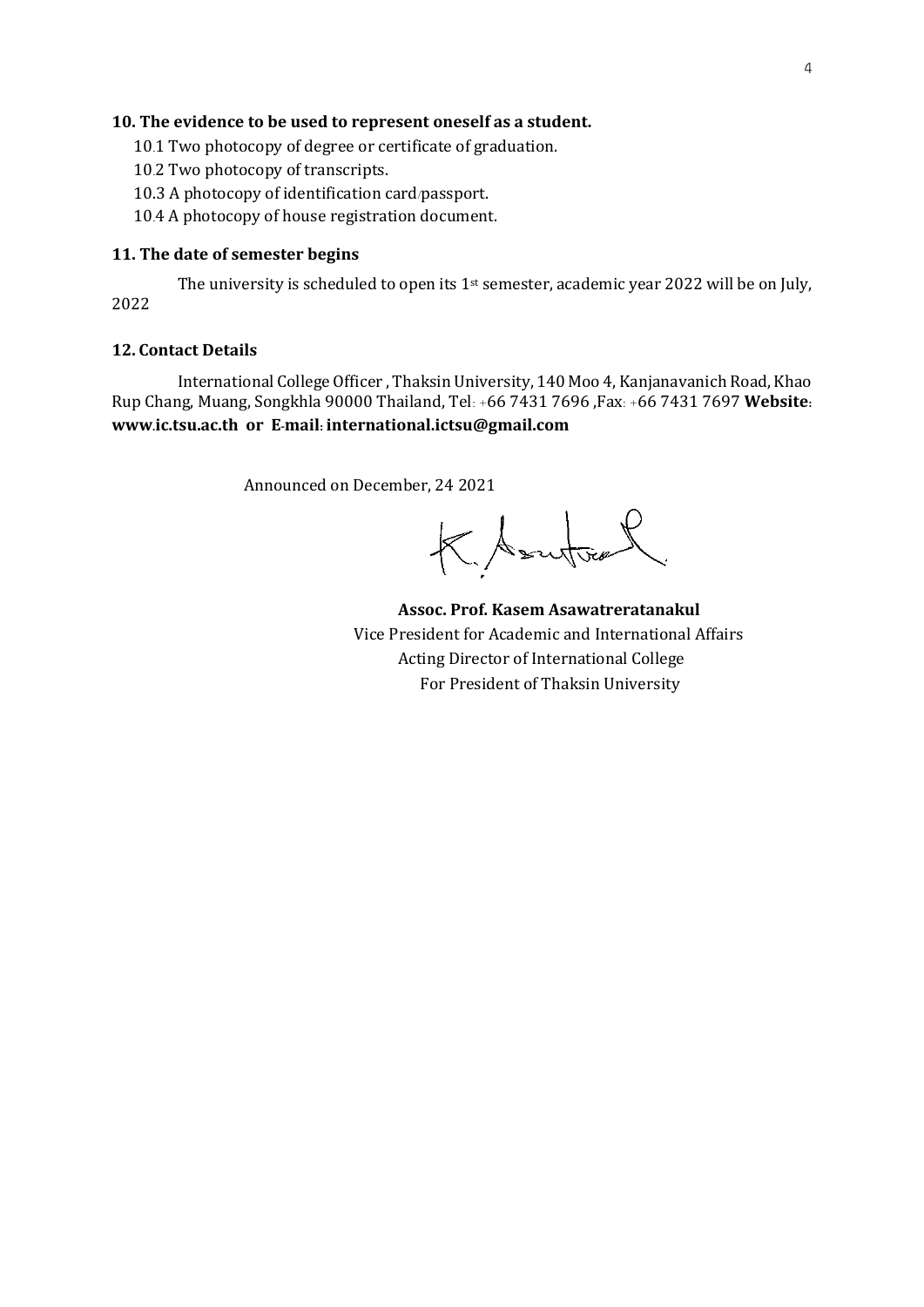

**APPLICATION FOR ADMISSION TO THE THAKSIN UNIVERSITY INTERNATIONAL GRADUATE PROGRAM Master of Business Administration (MBA) (English Program)**

**How to complete this form:** - Legibly in black ink - With all required document - Signed where required - With the application fee - Add page if needed **(Incomplete applications will not be processed)**

## **1. PERSONAL DETAILS**

| 2. DEGREES & EXPERIENCE                                 |  |
|---------------------------------------------------------|--|
| List highest qualifications beginning with most recent. |  |
|                                                         |  |
|                                                         |  |
|                                                         |  |
|                                                         |  |
|                                                         |  |
|                                                         |  |
|                                                         |  |
|                                                         |  |
|                                                         |  |
|                                                         |  |
|                                                         |  |
|                                                         |  |
|                                                         |  |
| <b>3. PROGRAM APPLIED FOR</b>                           |  |

Ph.D. by Research & Thesis

Transfer to Ph.D. from other Doctoral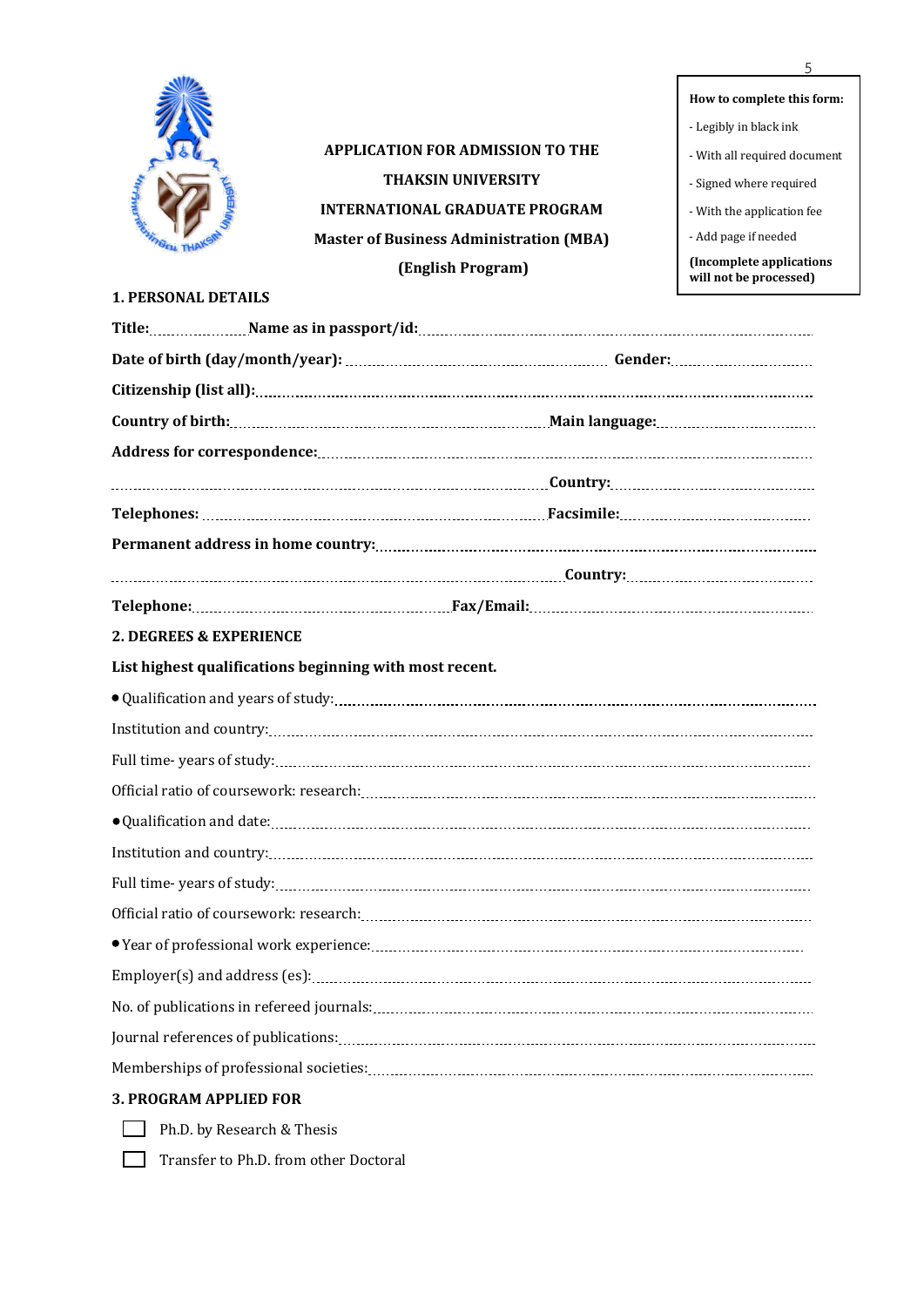| Why have you chosen this course? |  |
|----------------------------------|--|
|                                  |  |
|                                  |  |
|                                  |  |
|                                  |  |

## **4. REFERENCES**

List names and contact details of two referees who may be asked for confidential advice about your suitability.

|                               | $Country: \begin{tabular}{cccccc} \textbf{Country:} & \textbf{0} & \textbf{0} & \textbf{0} & \textbf{0} & \textbf{0} & \textbf{0} & \textbf{0} & \textbf{0} & \textbf{0} & \textbf{0} & \textbf{0} & \textbf{0} & \textbf{0} & \textbf{0} & \textbf{0} & \textbf{0} & \textbf{0} & \textbf{0} & \textbf{0} & \textbf{0} & \textbf{0} & \textbf{0} & \textbf{0} & \textbf{0} & \textbf{0} & \textbf{0} & \textbf{0} & \textbf{0} & \textbf{0$ |
|-------------------------------|----------------------------------------------------------------------------------------------------------------------------------------------------------------------------------------------------------------------------------------------------------------------------------------------------------------------------------------------------------------------------------------------------------------------------------------------|
|                               |                                                                                                                                                                                                                                                                                                                                                                                                                                              |
| <b>5. ENGLISH PROFICIENCY</b> |                                                                                                                                                                                                                                                                                                                                                                                                                                              |
|                               |                                                                                                                                                                                                                                                                                                                                                                                                                                              |
| C PINIANCIAL CHAD ANTER       |                                                                                                                                                                                                                                                                                                                                                                                                                                              |

# **6. FINANCIAL GUARANTEE**

 $\Box$  I have sufficient funds for fees and living

 $\Box$  Family funds sufficient for fees and living

I have a scholarship from:

The scholarship covers the following:

## **7. SIGNED DECLARATION**

I declare that:

- All information herein is true and complete (failure to disclose relevant information may result in exclusion)

- Thaksin University International Graduate Program may make enquiries about me from any source.

- If I am awarded any financial assistance from Thaksin University I may hold another equivalent award at the same time and will declare all other assistance.

- I will be able to meet all fees and living costs for the expected full duration of the program in which I enroll.

- If I am awarded any assistance from Thaksin University on the basis of misleading information. I will repay all fees, allowances, remissions and others.

- My personal information may be released to Royal Thai Government.